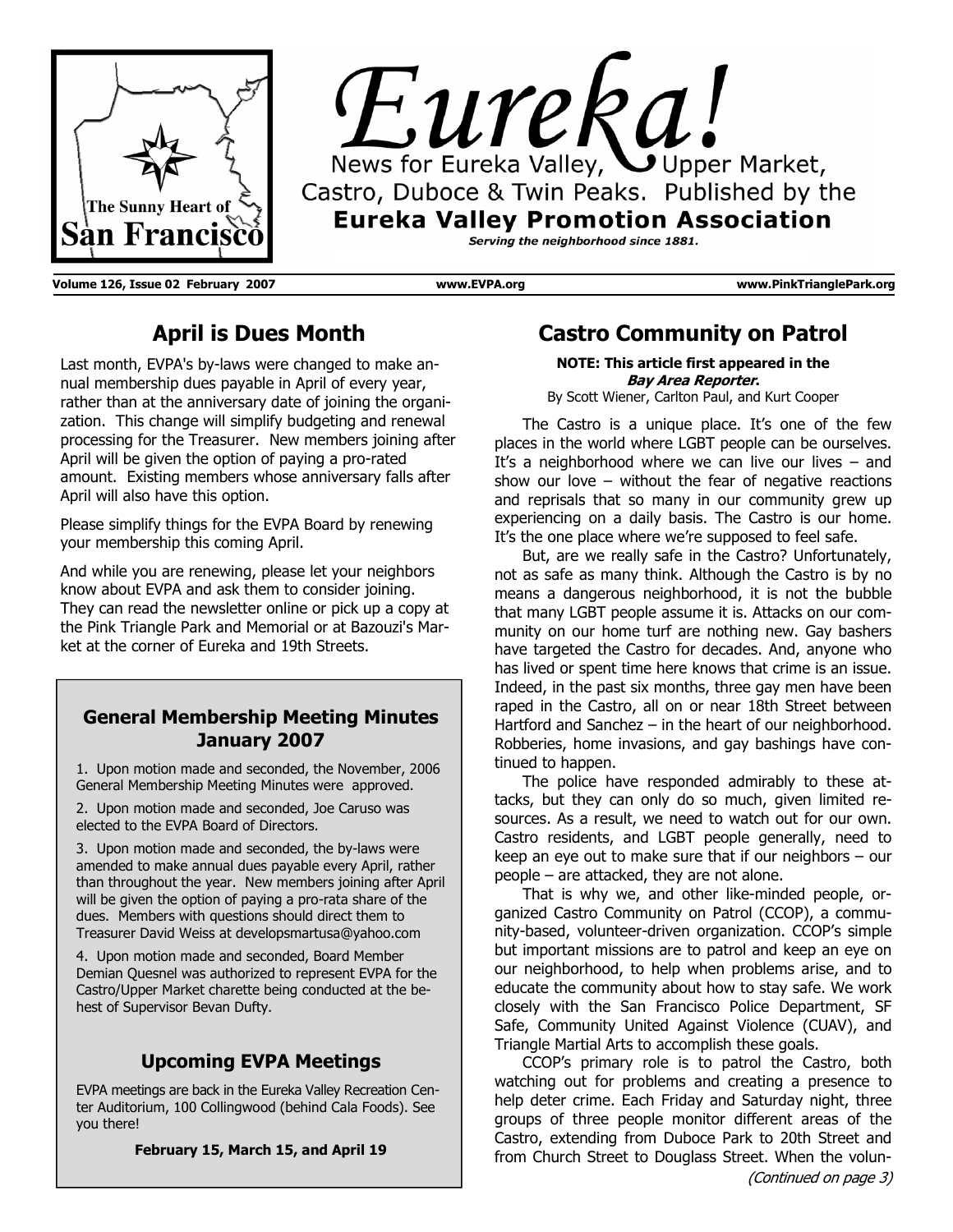# **Corbett Heights Meeting Minutes**

By Gary Weiss

The 3 main areas that were covered were the increased crime, completion of the utility underground work, and Saving the Corbett Slope.

Supervisor Bevan Dufty spoke. His office has managed to keep the Corbett Slope in limbo for the time being. The chair of the Land Use Committee – Supervisor Maxwell – has held off putting it on the agenda until Bevan tries a few more approaches to saving it. The latest approach is to look into trading it with another parcel in District 8. The other parcel would then be sold and ours would hopefully remain open space.

Next he touched on the homeless in Merritt Park. As most of you know, there are 3 homeless individuals who have made this park their home. The park has become their bedroom, their bathroom and their garbage can. We discussed a few ideas on how to trim or remove some of the vegetation. In another email I will ask for your ideas for the park – whether to trim or remove any of the trees and/or shrubbery.

Bevan then expressed how he shared our frustration about the O'Grady's Plumbing truck which hasn't moved in years. It's remained a billboard on wheels on Market Street across from the end of 18th Street. He's tried everything from having it towed (it was back the next day) to calling and speaking with the owner several times. The owner, Paul O'Grady, refuses to budge. Currently he has 2 trucks parked there. Then Paul O'Grady spoke. He said that we were all being unfair for not letting him alone  $-$  for even once letting the air out of his tires. He feels he has every right to be there – despite the hate and annoyance directed at him from the entire community. He stayed until the end of the meeting. Outside he continued to appeal to several of us. He admitted that the Yellow Pages just got too expensive! This is his advertising, and it has done well for him.

Next to speak was Nancy Wuerfel, who was appointed to the Parks and Open Space Advisory Council (PROSAC). She spoke of the merits of Open Space as it relates to our Corbett Slope. She said that many of the sites that we take for granted as being ours as city residents are actually in danger of being sold as "surplus property". She mentioned that the vista point parking area at the top of Portola that offers amazing views of downtown and the east bay may actually be up for grabs, as the city searches for ways to increase its number of affordable housing units. She stressed that we must be proactive in order to protect our neighborhoods, and not to expect that the city will always be looking out for us.

Next, Larry Ng and Jimi Harris from PG&E, and George Wilkerson from Mastec (the company that did most of the undergrounding work) discussed the remaining timeline for completion of the project, and the gas line work that has yet to be done. PG&E will begin gas service conversion work in the next week or so. This work needs

to take place as part of their gas line replacement program throughout the city. It could not be done in conjunction with the other work that has recently been completed. The purpose of this work is to upgrade the gas service for each property from the existing low pressure system to the newly installed high pressure system. There is no cost to the homeowner. They will notify us 5 days prior to the date when gas service will temporarily be interrupted. The work will take only one day per residence. At the completion of the work a PG&E gas serviceman will be sent out to re-light any gas appliances. If you have questions regarding this upcoming gas work, please call Doreen Martinez at 695-3277. Larry Ng's direct line is 695-3394.

After the gas work is complete, they will begin to connect all of the undergrounded systems. This should be complete by the end of April '07. The conversion of individual residences begins in May. The new streetlights will be installed by the summer, and removal of the old poles will take place in December. Add 3 months to all of the above so as not to be too disappointed.

Captain John Ehrlich spoke next. I invited him because of the incredibly increased crime in our neighborhood. He reinforced that *anything* suspicious needs to be reported. I mentioned that in the 18+ years I have lived in my home – with huge windows overlooking Mars and Corbett – I have never once seen a patrol car cruise by. He said they only cruise by neighborhoods that have an abundance of crime, and that our neighborhood has never qualified. I'd say there is a need for reevaluation!

I had invited Jane Warner of the SF Patrol Special Police to brief us on their services. My feeling is that since I have given up expecting much from the Police Dept. we may consider looking into hiring outside of the Dept. Having either a foot patrol, or especially a patrol car driving by on a regular basis, can be a great crime deterrent. I have a business in the Castro and use their services. I can't say enough positive things about the service they provide.

If we were to hire the Special Patrol, we would all be given a cell phone number to call if anything looked suspicious. If we can get 40 households willing to pay \$50 per month, an officer would be at our disposal for 2 hours a day, 5 days a week. In a separate email, I will try and find out how many of us are willing to pay this. Jane said that she's willing to work out some arrangement with us if we can't come up with the full amount. At \$48 per hour, it's a steal. Their website is: www.sfpatrolspecialpolice.com.

Thanks for your interest in your neighborhood!

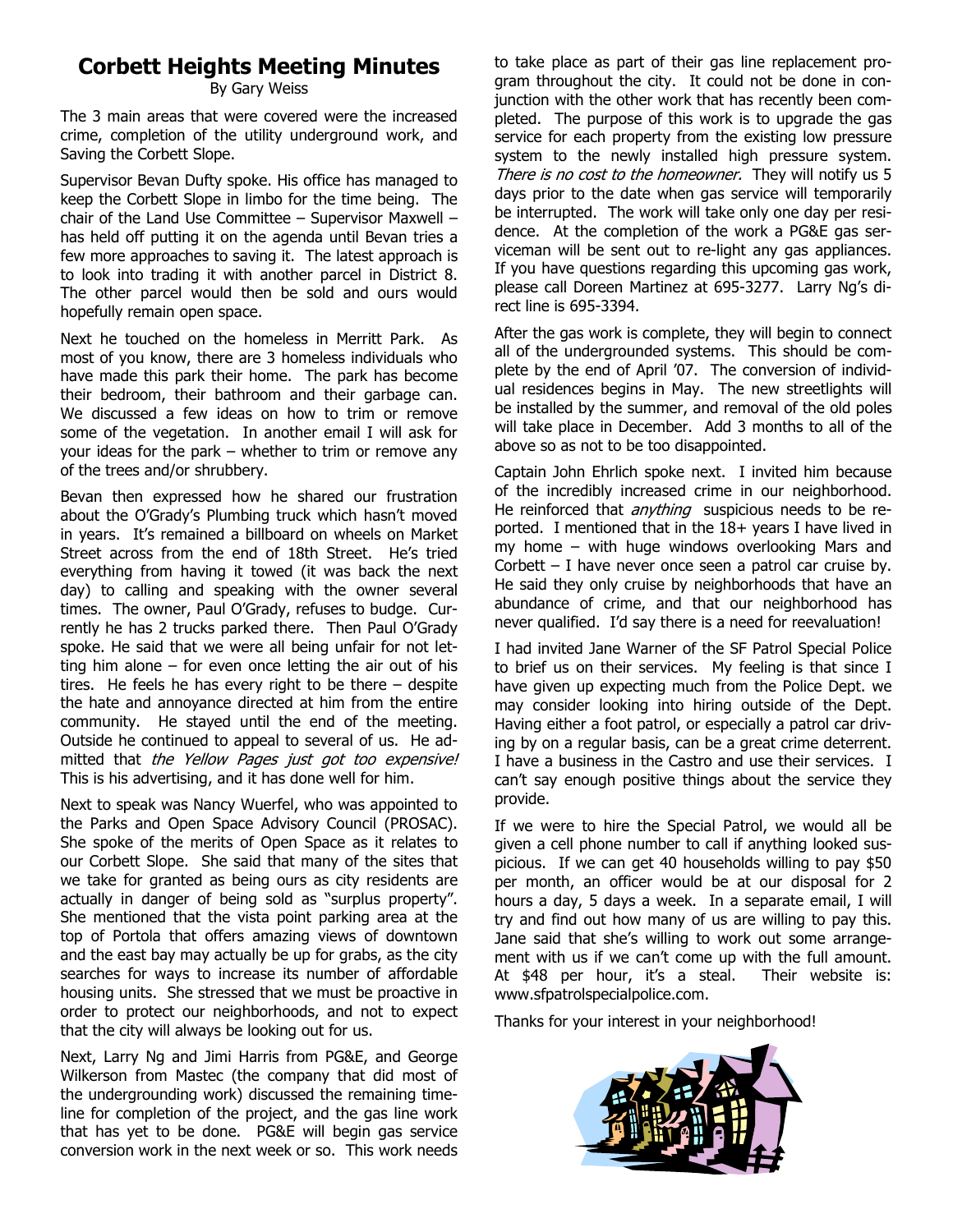teer patrols observe problems – ranging from major issues like crimes in progress to lesser issues like burnt out streetlights that can lead to dark and dangerous backstreets – they report these problems. For crimes in progress (for example, one of our patrols recently observed an armed robbery of a store), volunteers are trained to call 911 and to write down what they see so that they can be good witnesses. For less time-sensitive situations, like the burnt out light, volunteers keep notes of the issues for later reporting to the appropriate City agency.

 CCOP volunteers are not law enforcement personnel. We train volunteers, with participation from SFPD, not to get involved in crimes in progress as a police officer would. The patrols are not vigilantes. Rather, we are additional eyes and ears  $-$  good neighbors to keep an eye out on the neighborhood, to be visible, and to report problems so that they can be addressed.

 The patrols also have the positive effect of creating a presence in the neighborhood. Whether in the busy areas of the Castro or the dark side streets, people see the patrols. They serve as a reminder that crime does occur in the Castro and that they need to be alert and aware – that they aren't automatically safe when they walk home at night. For those who don't have good intentions, they may think twice about victimizing our community.

 The patrols serve an educational function as well. We stop and talk to people to make sure they are aware of the problems that have occurred. Unfortunately, many have not heard about the problems, meaning that education is that much more important. We also distribute whistles to people for use if they are attacked. We have distributed over a thousand whistles so far and are patterning the distribution after past efforts, such as the "Butterfly Brigade" of the 1980s and CUAV's program in the 1990s.

 Castro Community on Patrol can be a long-term, highly effective way for our community to protect and care for each other  $-$  to help reverse the modern urban trend of people having no idea, and not particularly caring about, what is going on with their neighbors. However, to accomplish this goal and to ensure that the patrols are sustainable, we will need many volunteers on an ongoing basis – volunteers to patrol and volunteers to help with logistics.

 We encourage residents and non-residents alike to join us and to ensure that CCOP becomes a longterm building block in this neighborhood that we all own.

 Scott Wiener, Carlton Paul, and Kurt Cooper are board members of Castro Community on Patrol. To sign up, to contribute, or to get involved generally, email castrocommunityonpatrol@comcast.net.

# **Castro Patrol** (Continued from page 1) **The Evolution of The Castro as a Gay Neighborhood in the 1970's**

by Demian Quesnel

I wrote this article for an Urban Studies class at San Francisco State University in the Fall of 1999. As it is about the Castro in the 1970's, most of the information is still accurate. I would love feedback, especially from those who were here in that period, and am curious who will identify what information is no longer accurate. Please email me at dquesnel@usa.net.

The Castro District of San Francisco is known to gay people all over the world as a "gay mecca". It wasn't always so. San Francisco has a history of being a diverse and liberal, tolerant city since the Gold Rush days. Several gay researchers have found evidence of gay life in San Francisco as far back as the 1870's. By the late 1960's the gay presence in San Francisco was such that the political candidates were courting the gay vote by attending the meetings of S.I.R. (The Society for Individual Rights) and vowing to support changes in the laws that discriminated against gay people. The Los Angeles Advocate, a national gay publication, stated in its July 1968 issue "there is no police harassment of any bars or gay functions here (in San Francisco). The city has about 75 gay bars, baths, after-hours places, and restaurants". However, the Castro had no visibility at that point in the history of the City. The gay areas (such as they were at that point in time) were primarily the Tenderloin and Upper Grant Avenue in North Beach and Polk Street. There were also quite a few gay bars in the then industrial area known as South Of Market, now know as SOMA.

Castro Street was named for the family of Joaquin Isidro de Castro, a soldier of de Anza's company who arrived in 1776 at what subsequently became the city of San Francisco. When the de Anza expedition arrived, Market and Castro was already a crossroads on Indian trials between water holes. It soon evolved as an intersection on the horse trail between the Presidio and Mission Dolores". In the 1880's the area was mainly settled by Irish, German, and Scandinavian immigrant families who established dairy farms on land that had once formed part of the José Castro Rancho during California's period of Mexican rule. When the Market Street Cable Railway opened its Castro Street line in 1887, the farmland was quickly converted into residential and commercial real estate. The Victorian homes that still characterize the neighborhood soon filled the valleys and covered the hills. By the early 20th century the neighborhood was know as Eureka Valley and had a predominately Irish flavor. It was known as a good place for people of modest means to raise a family. In the years following WWII, however, the availability of cheap FHA home loans and the development of freeways spawned a vast migration to the suburbs rapidly growing in the Bay Area. By the early 1960's, Eureka Valley had fallen victim to the economic blight that increasingly plagued America's urban centers. "Ernie Asten, president of the merchants association and lifetime Castro resident, says, 'It was a fairly sleepy, sluggish business district. Things were sort of depressed'. He estimates 10 to 20 percent of the stores on Castro then (in the beginning of the 1970's decade) were vacant. The demand for the long neglected housing was equally weak"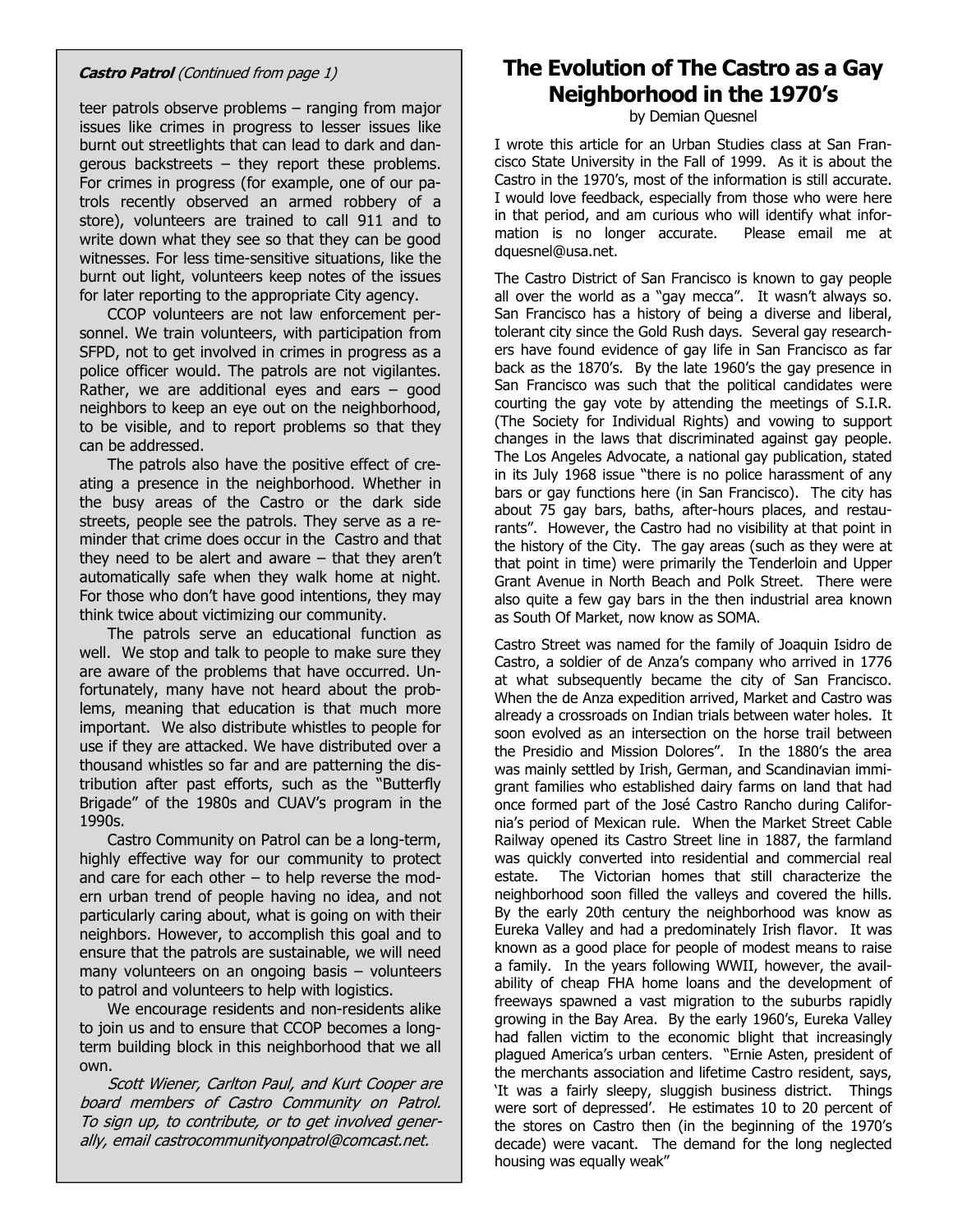Gay men began moving into the neighborhood largely drawn by the inexpensive Victorian houses being sold by the families moving to the suburbs. There were lots of "fixer-upper" opportunities in the area sometimes referred to as "welfare gulch" by early gay settlers to the district. Additionally the neighborhood was in a sunny part of the city and was central to public transportation. In the late 1960's the neighborhood had also attracted a number of refugees from the Haight-Ashbury district and was also known as a tolerant, safe neighborhood, open to a diversity of people.

I first became aware of the neighborhood in 1970 when a friend of mine took me to a gay bar, The Pendulum, on 18th St. just above Castro St. and we ate at the South China Café across the street. The earliest documented gay bar in the area was the Missouri Mule which opened on Market St. near Castro St. in 1963. By 1970 there were still only a few gay bars in the area and 1 non-bar gay hangout named Andy's Donuts.

It was a small gay community when I first moved to the neighborhood in July of 1971. I remember a distinct small town atmosphere that I took to immediately. It seemed that you soon knew most of the people in the neighborhood and easily became a member of the community. Most of the people seemed to get along well and accept each other. However, I remember an incident when the owner of Andy's Donuts put up a sign that stated "No Hippies, Faggots or Prostitutes". The sign was only up for 1 day, but it was a small community and word quickly spread that Andy didn't want our business, so the crowd moved down the street to The Castro Café.

I started to work at The Castro Café in May of 1972. The Castro Café had become the most popular non-bar gay hangout in the area. Most gay people who either lived in the neighborhood or came to the neighborhood to frequent one of the increasing number of gay bars, at least stopped in The Castro Café for a coffee or a snack if not a meal. I worked off and on at the Castro Café until sometime in 1979.

The number of gay bars in the neighborhood increased rapidly and as more gay people moved to the neighborhood more of the businesses had either gay owners or gay employees. It was interesting to watch the transformation of the businesses in the neighborhood and to notice that as more of the potential customers were openly gay men, the businesses that either catered to or were at least friendly to these gay men thrived and the businesses that were not friendly to gay people withered and closed. I remember that in the early days (I think it was 1972 or 1973) there was a pharmacy on the corner of Castro and 18th (I believe it was named Johnson's Pharmacy) and there was another Pharmacy across the street named The Starr Pharmacy. There was a woman working in The Starr Pharmacy named Jackie Starr (co-incidental last name) who was very gay friendly and the people in Johnson's Pharmacy were not particularly gay friendly. It didn't take long before The Starr Pharmacy was thriving and Johnson's Pharmacy closed. Another example was a clothing store named "The Family Store" which was located several doors from the Castro Café. The woman who owned it was very gay UN-friendly. Across the street, a clothing store opened named the "All American Boy", owned by a gay couple. As the number of shoppers in the neighborhood were increasingly gay men, the Family Store's business declined and the All American Boy's business increased (to the point that the owners were able to open stores in New York City and Los Angeles). The Family Store closed and the owner, who had been very active in the neighborhood business association, disappeared from the scene. There were also a number of local business people who seemed at first to not really take to the changing character of the neighborhood. It was interesting to see the change in attitude of some of these people when they realized that their business survival depended on it. According to my recollection, the majority of the business people in the neighborhood took people at face value and didn't treat them differently according to their perception of them as gay or straight, but rather treated them as neighbors.

More gay bars opened in the neighborhood, so that by 1973 nearly 30 had come and gone. Additionally gay restaurants and retail establishments opened as well, and gay people became increasingly active in the economic life of the area. When Harvey Milk found the Eureka Valley Merchants Association wouldn't admit gay members, Harvey joined with the nice folks at Cliff's Variety to start the rival Castro Village Association as an alternative to the traditionally conservative Eureka Valley Merchants Association. It had only one heterosexual member, Ernie Asten, who was later instrumental (in 1978) in the merger of the two merchants groups. The resultant organization was MUMC.

The Castro Street Fair was significant in promoting the neighborhood to gay people and to the rest of the city. It was "born in the back room of Harvey Milk's camera store in 1974. At that point three other San Francisco neighborhoods (Upper grant Avenue, Union and Polk Streets) held summer street fairs to promote local businesses and craftspeople. The Castro Street Fair added live music and also included neighborhood, community and political groups alongside the craft booths. Recent years have seen attendance at the 100,000 person level and both the Castro Street Fair and Halloween on Castro Street have become, alongside Chinese New Year and the Bay to Breakers, "only in San Francisco" outdoor extravaganzas attended by gays and straights, locals and tourists.

By 1974 the Castro was acknowledged by the gay press as one of the important gay areas in the country. In the August 1974 After Dark (a national entertainment magazine) it is stated that "it's (Castro St.'s) neighborhood is one of the city's largest gay ghettos…Crowded into these two blocks is an incredible assortment of counter-culture capitalism…" In the June 1979 After Dark issue it is stated, "Eureka Valley has become something of a national gay capital. Estimates range from a too-conservative third to an exaggerated eighty percent for the proportion of gays residing in the valley bounded roughly by Market and Church Streets on the North and east respectively and by Twenty-first and Eureka Streets to the south and west. Most of Eureka valley's old-timers view the change to gay predominance as beneficial. They point out that empty storefronts have given way to smart, new shops. They point with pride to once-ramshackle frame houses that now line the steep streets as Technicolored gingerbread delights…Today, four out of five of the businesses on Castro Street are gay". By 1979 the local non-gay press was also writing of the district as "prevailingly homosexual". "It wasn't so long ago that national gay magazines referred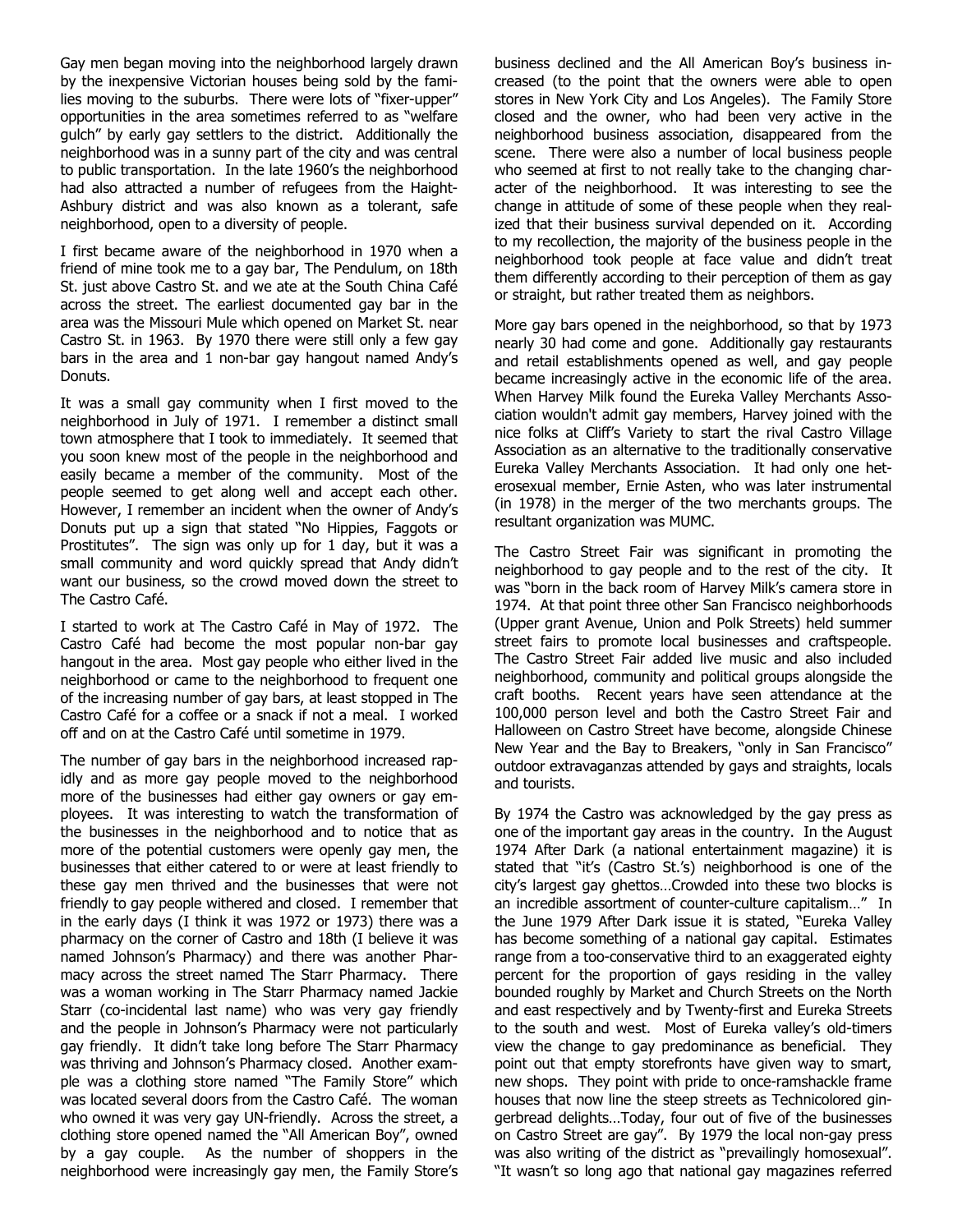to Castro as San Francisco's Christopher Street, identifying it with Manhattan's better known gay way. Today (1979), those magazines need only mention the name Castro; their readers know what and where it is". It was also described as "one of the more cosmopolitan neighborhoods in San Francisco, a lively, trendy, ever growing bourse".

In 1978 the president of the EVPA (the Castro area resident's group) was an openly gay man named Frank Fitch who had been a resident in Eureka Valley since 1971. The Association, at that point in time, was approximately one-third gay. This association was quite active with committees on: streets and transportation; litter; education; arts; health; zoning and planning; parking; and membership. "Just as gays and straights live side by side in houses and apartments, cooperating in the EVPA they work hand in hand to make their neighborhood a better place for single men and women and families to live. And nobody makes a fuss about who's gay or straight, or even who might be.

In the October 1979 "Neighborhood Commercial Conservation And Development" report issued by the San Francisco Department of City Planning, the Castro Street study area is described as follows: "No longer a quiet commercial district providing primarily convenience goods to the community, the Castro and 18th area has undergone rapid economic and population changes in the past 10 years. Now a congested hub of commercial activity, Castro Street draws clientele from within the immediate neighborhood and the broader San Francisco community...The Castro district is more intensely used compared to the other neighborhood commercial study areas (Union St., Sacramento St., Upper Fillmore St., Haight St., Upper market St. West, Upper Market St. East, 24th St. (Noe), 24th St. (Mission), Valencia St.). A total of 11 bars, 28 restaurants, 21 clothing stores, 11 off-sale liquor and grocery stores, 52 offices and 190 residential units are clustered in the 7 block (study) area".

The evolution of The Castro as an identifiably gay neighborhood occurred in less than a decade. At the beginning of the 1970's there were undoubtedly gay people living in the Castro as they lived all over San Francisco. However at that point in time even the gay press didn't acknowledge The Castro as a particularly gay area. In fact at that point in time The Castro wasn't even referred to as "The Castro" at all, but rather as Eureka Valley (the Municipal designation). In a short period of time, most likely beginning in 1971 or 1972 and definitely gaining significant momentum by 1974, the neighborhood went from being a depressed, sleepy "welfare quich" to being the "gay mecca" that it was by 1979.

> Want to clean up our neighborhoods? Green the City? Help solve homelessness, and promote sensible housing policy?



Join SF's grass-roots quality of life group! free to join: www.plancsf.org



2362 Market Street

# **Custom Services**

**Install Shelving** Make a Door Fit Pack Things to Ship Small Carpentry Jobs Organize Your Storage Assemble Kit Furniture

Some Plumbing/Electric **Restore/Install Artwork Build Bookcase to Fit Consumer Advice Short Notice Jobs** Organize a Move

**Bob 336-7330** bob@bobburnside.com



- B/W & Color Copies
- · Business Cards & Letterhead
- Brochures, Newsletters
- Signs & Banners
- Laminating & Mounting
- Binding & Folding
- Digital Printing
- Large Format Printing
- Desktop Publishing
- PC & Macintosh Rentals
- Internet Access
- Fax Services



2336 MARKET STREET in the Castro TEL 415.431.6725 FAX 415.431.1456 Castro@CopyCentral.com www.CopyCentral.com